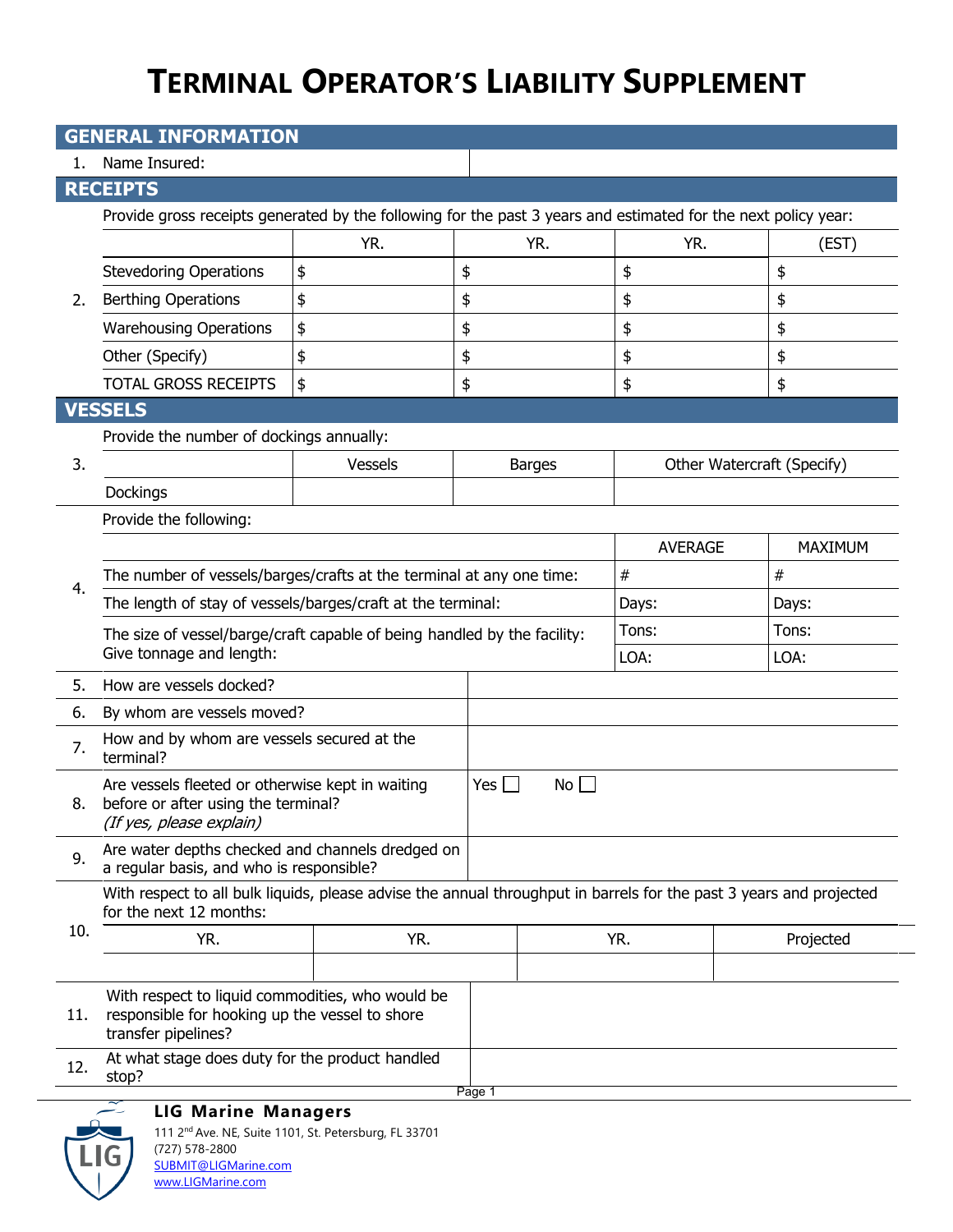| <b>CARGO</b> |    |                                                              |                                      |                                         |                                    |  |
|--------------|----|--------------------------------------------------------------|--------------------------------------|-----------------------------------------|------------------------------------|--|
|              |    | Type of Cargo                                                | Tonnage Handled in<br>Last 12 Months | Tonnage Estimated for<br>Next 12 Months | Method of Loading or<br>Discharge* |  |
|              |    | General Break-Bulk                                           |                                      |                                         |                                    |  |
|              | a) | Describe main types of cargo:                                |                                      |                                         |                                    |  |
|              |    | Machinery/Electronics                                        |                                      |                                         |                                    |  |
|              | b) | Describe different types and<br>statemaximum value per item: |                                      |                                         |                                    |  |
|              |    | c) Refrigerated/Chilled Cargo                                |                                      |                                         |                                    |  |
|              | d) | <b>Bulk Grain</b>                                            |                                      |                                         |                                    |  |
|              |    | Coal/Bulk Ores                                               |                                      |                                         |                                    |  |
|              | e) | Describe different types of ore:                             |                                      |                                         |                                    |  |
|              | f) | Scrap Metals/Steel                                           |                                      |                                         |                                    |  |
|              | g) | Heavy Lift Cargo                                             |                                      |                                         |                                    |  |
|              |    | Describe type of heavy lift cargo:                           |                                      |                                         |                                    |  |
| 13.          | h) | Explosive, Flammable and Toxic<br>Cargo                      |                                      |                                         |                                    |  |
|              | i) | Automobiles/Vehicles (No. Of<br>Items)                       |                                      |                                         |                                    |  |
|              |    | Containerized Cargo (No. Of Items)                           |                                      |                                         |                                    |  |
|              |    | 20 Foot Containers<br>(i)                                    |                                      |                                         |                                    |  |
|              | j) | (ii) 40 Foot Containers                                      |                                      |                                         |                                    |  |
|              |    | (iii) Other Sizes (Specify)                                  |                                      |                                         |                                    |  |
|              |    | k) Empty Containers (No. Of Items)                           |                                      |                                         |                                    |  |
|              | I) | <b>Liquid Commodities</b>                                    |                                      |                                         |                                    |  |
|              |    | <b>Bulk Mineral Oils</b>                                     |                                      |                                         |                                    |  |
|              |    | (i)<br>Describe type:                                        |                                      |                                         |                                    |  |
|              |    | <b>Bulk Vegetable Oils</b>                                   |                                      |                                         |                                    |  |
|              |    | (ii)<br>Describe type:                                       |                                      |                                         |                                    |  |
|              |    | Liquid Chemicals                                             |                                      |                                         |                                    |  |
|              |    | (iii)<br>Describe type:                                      |                                      |                                         |                                    |  |

\*E.G. CRANE, CONTAINER CRANE, VACUUM, CONVEYOR BELT, RO-RO, GRAB, SLINGS, ETC.

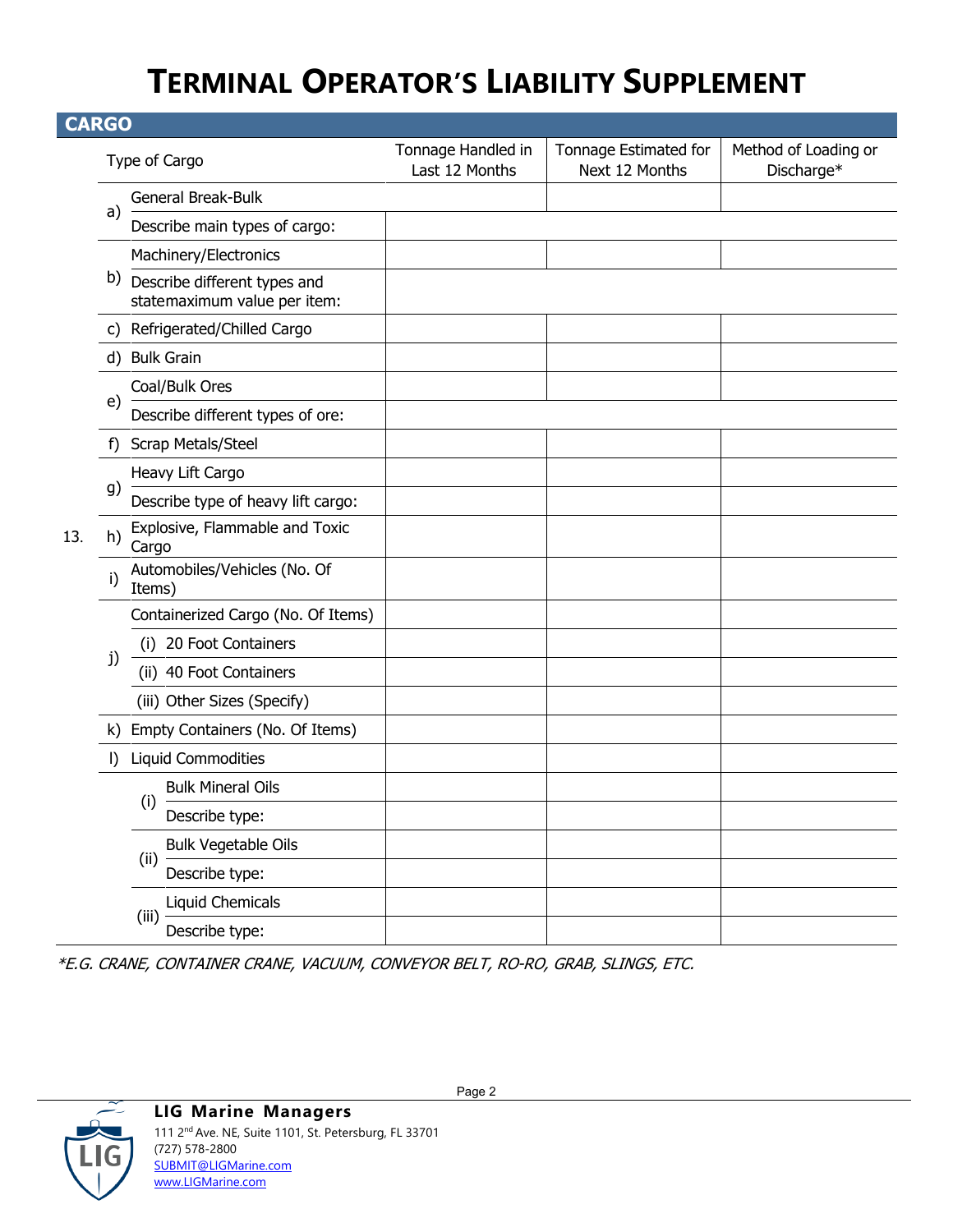| <b>STORAGE</b> |                                                                                                                                                         |                |                |  |                           |
|----------------|---------------------------------------------------------------------------------------------------------------------------------------------------------|----------------|----------------|--|---------------------------|
|                | Is there any cargo stored at the terminal?<br>14. (If yes, please provide details on storage facilities and<br>the type of cargo stored)                | Yes $\Box$     | $No$ $\Box$    |  |                           |
|                | 15. What percentage of the cargo in store is owned?                                                                                                     |                | $\frac{0}{0}$  |  |                           |
|                |                                                                                                                                                         | <b>AVERAGE</b> |                |  | <b>MAXIMUM</b>            |
|                | 16. What is the length of period for which goods are stored?                                                                                            |                | :Days          |  | :Days                     |
| 17.            | What are the values of the cargo and goods in storage<br>at any one time?                                                                               | \$             |                |  |                           |
|                | 18. Are tanks dedicated to a single product?                                                                                                            | Yes $\Box$     | $No \Box$      |  | No Tanks $\Box$           |
|                | Are tanks and pipelines independently certified prior to<br>19. any product being interchanged?<br>(If no, please explain how contamination is avoided) | Yes $\Box$     | $No$ $\Box$    |  | No Tanks/Pipelines $\Box$ |
|                | What is the acceptable level of shortage, leakage, and<br>20. contamination percentages, and is this written into your<br>contracts?                    |                |                |  |                           |
|                | Do operations include the mixing, blending, or stabilizing $ Yes $<br>21. of products?<br>(If yes, please provide details)                              |                | $No \bigsqcup$ |  |                           |
|                | 22. What type of construction is the storage building(s)?                                                                                               |                |                |  |                           |
| 23.            | Is there security at the storage building?<br>(If yes, please provide details)                                                                          |                |                |  |                           |